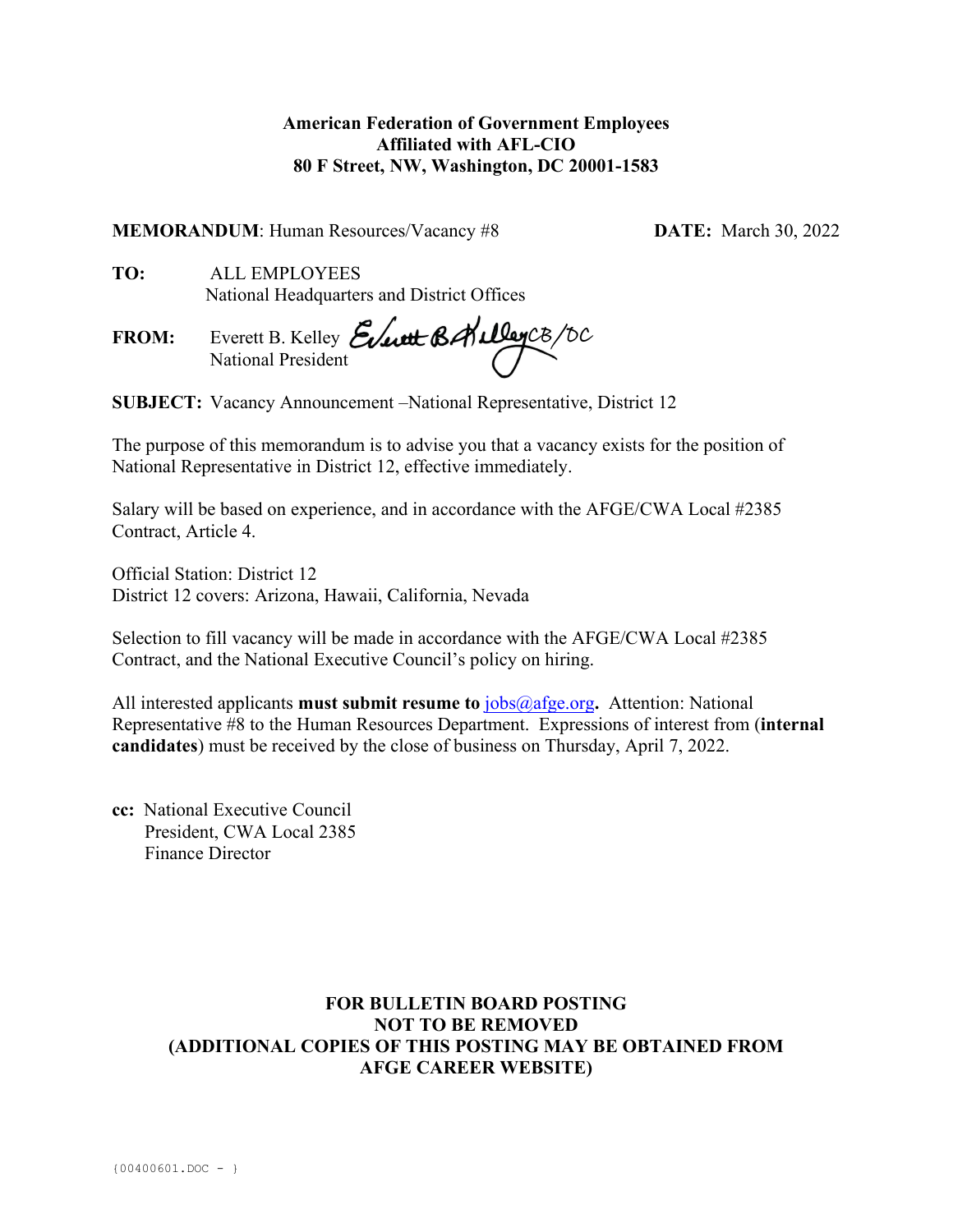#### **POSITION DESCRIPTION**

# **American Federation of Government Employees (AFGE) Department:** District 12 **Location:** Arizona, Hawaii, California, Nevada **FSLA Classification:** Exempt **Position Title:** National Representative **Date of Revision/Creations:**

#### **I. INTRODUCTION:**

The District functions to organize Government employees into appropriate units of recognition, provide needed services, and to exercise general supervision over AFGE affairs within the states of the assigned District. This includes planning and conducting organization campaigns; resolving representational issues; assisting and training local officials and members in union administration, contract negation and administration, labor management relations, grievance, and appeal processes; and in the use of impasses, ULP's conciliation, mediation, and arbitration.

#### **II. MAJOR DUTIES AND RESPONSIBILITIES:**

Incumbents perform the full range of employee and labor relations duties for an assigned area which requires the resolution of complex and controversial issues, a broad understanding of objectives and implications, the modification of guidelines, deviation from normal practices and procedures, and the use of innovative approaches. For example:

- 1. Plans and conducts organizing, and membership drives to establish new locals or build membership of established locals; provides direction and leadership to the campaign. Secures professional assistance from NVP or National Office in situations where AFGE is being seriously challenged by another union. Distributes literature, addresses prospective members, and solicits membership and dues check-off applications. Represents AFGE in unit determination issues before Regional FLRA officials and participates in the development of briefs or related materials if an appeal is warranted.
- 2. Attends local and district meetings to identify and resolve difficult and controversial local problems. Devises basic and advanced district training programs and conducts courses in the Federal Labor movement; leadership and steward training; collective bargaining techniques and procedures; organizing efforts; grievance arbitration; filing unfair labor practice charges; and the use of impasses, conciliation, and mediation. Regularly participates in district-wide seminars and National Office staff training programs.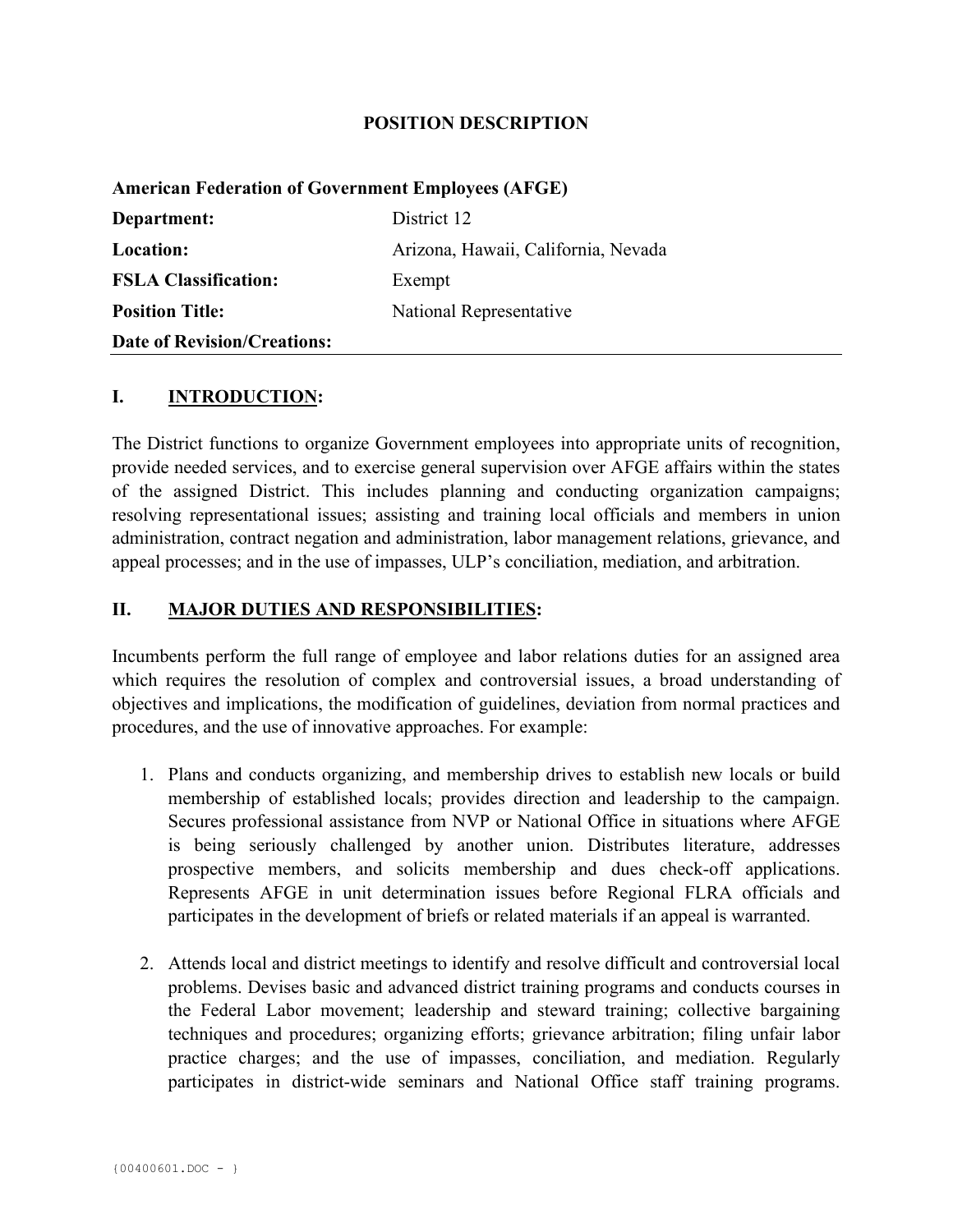Assures that district programs are updated regularly to incorporate change in personnel policies, functions, precedents, and case law.

- 3. Frequently represents employees in predominately complex grievances and appeals resulting from employee, dissatisfactions, contract violations, adverse actions, classification appeals, and other disputes. Attend preliminary meetings to clarify issues. Conducts hearings, makes opening statement, questions, and cross-examines witnesses, and makes closing arguments. Regularly prepares and submits briefs to the Appeals Review Board or similar tribunal to have unfavorable decisions reconsidered. Cases often include issues not covered by specific laws, policies, procedures, and precedents demanding innovative research and development.
- 4. Regularly serves as Chief Negotiator for the negotiation of contracts. Drafts contract proposals taking into consideration the desires of the unit, management's position, and move both parties toward a reasonable settlement. Decides negotiability issues for the local and skillfully uses the full range of collective bargaining techniques including impasse and mediation and conciliation services.
- 5. Investigates unfair labor practices and prepares actual charge letters, formal complaints, and processes the complaints to successful conclusions by utilizing the hearing procedures of the Federal Labor Relations Authority, or procedures of other appropriate authorities.
- 6. Investigates complaints against district and local officials. Collects data, evidence, statements, affidavits, prepares an analytical report citing problems, facts, conclusions, and recommendations. Refers matters that cannot be resolved informally to the NVP for appropriate action. Upon appointment, serves as a local or council trustee.
- 7. Carries out AFGE policies by reviewing local's constitutions, financial reports, and properly advises locals as to how to administer a local union, in accordance with applicable AFGE and Federal Regulations and laws.

# **III.** CONTROLS OVER WORK:

The National Vice-President assigns a specific area, defines objectives, priorities, deadlines, and provides assistance with unusual situations which do not have clear precedents or procedures. Thereafter, employee is responsible for planning and carrying the assignments, resolving conflicts as they arise, and coordinating work with others in the local and district. Work is reviewed in terms of effectiveness in meeting requirements or expected results.

# **IV. QUALIFICATIONS:**